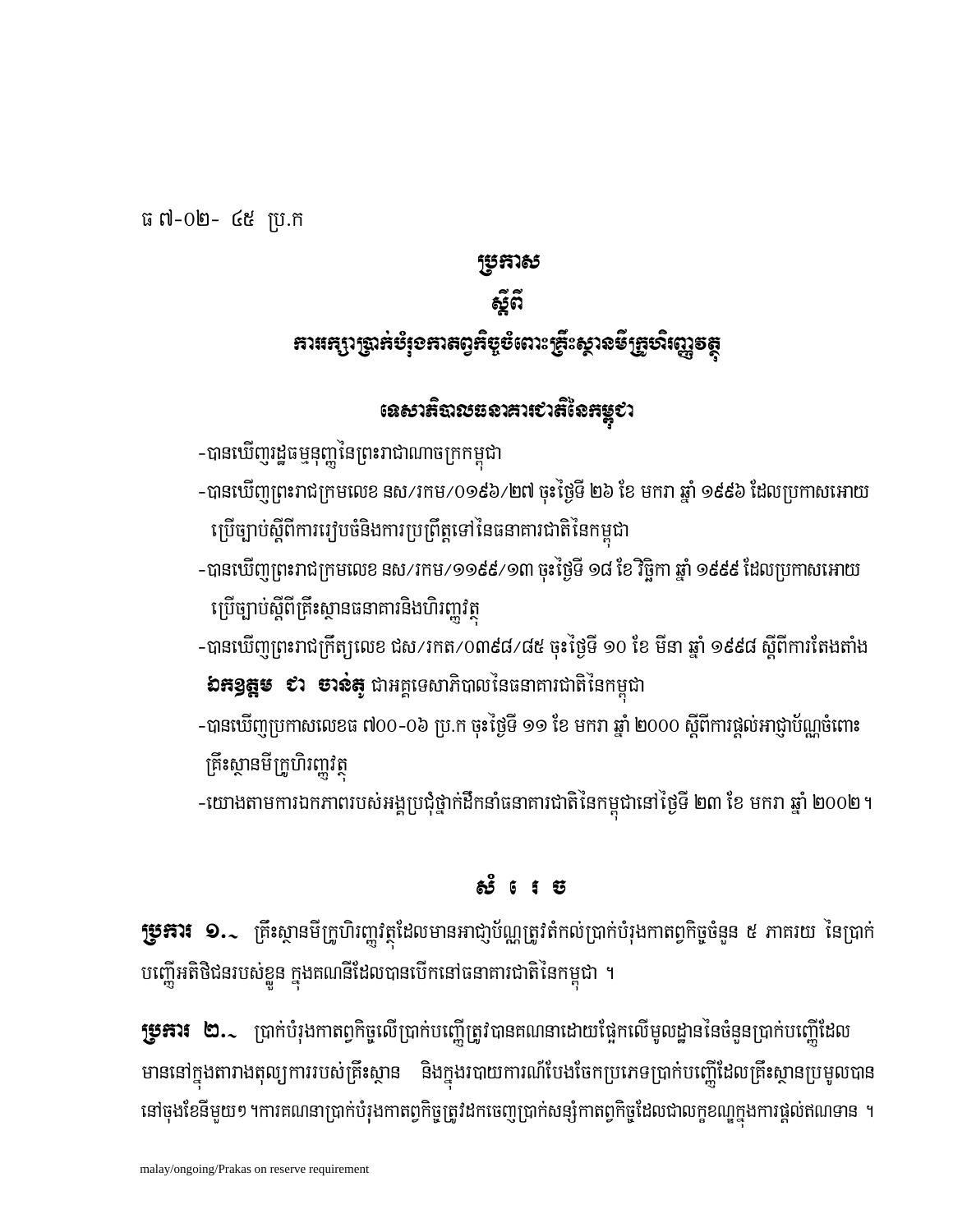**ប្រភារ៖ ៣.**১ ប្រាក់បំរុងកាតព្វកិច្ចដូចក្នុងប្រការ ២ ដែលបានគណនានៅខែណាមួយ ត្រូវរក្សាទុកក្នុងគណនីរបស់ ត្រឹះស្ថាន នៅធនាគារជាតិនៃកម្ពុជា ចាប់ពីថ្ងៃទី ១៥ នៃខែបន្ទាប់រហូតដល់ថ្ងៃទី ១៤ នៃខែបន្ទាប់ទេវុត ហើយការគណនា និងរក្សាទុកប្រាក់បំរុងកាតព្វកិច្ច ត្រូវអនុវត្តដូចគ្នានេះជាបន្តបន្ទាប់តាមគ្រានីមួយ១ ។

**៤.**~ ក្រឹះស្ថានមីក្រូហិរញ្ញវត្ថុដែលមានឱ្យនភាពប្រាក់បំរុងកាតព្វកិច្ច ត្រូវបំពេញជាបន្ទាន់ នៅពេលណា 15171 ដែលគ្រឹះស្ថានទាំងនេះទទួលបានសេចក្តីជូនដំណឹងពីធនាគារជាតិនៃកម្ពុជា ។

**រុទ្ធភារ៖ ៥.**<br>- កើរណាដែលមិនពេញពីដែលមិនកោរពតាមបញ្ញត្តិនៃប្រកាសនេះ ត្រូវទទួលរងទណ្ឌកម្មខាងវិន័យដូចមានថែង ក្នុងមាត្រា ៥២ នៃច្បាប់ស្តីពីគ្រឹះស្ថានធនាគារនិងហិរញ្ញវត្ថុ ។

**រុទ្ធភារ៖ ៦.**১ រាល់លិខិតបទដ្ឋានទាំងឡាយណាដែលមានខ្លីមសារផ្ទុយពីស្មារតីនៃប្រកាសនេះ ត្រូវចាត់ទុកជា និរាករណ៍ ។

**រុទ្ធភារ៖ ៧.**১ អគ្គនាយកដា្ឋន អគ្គលេខាធិការដា្ឋន អគ្គាធិការដា្ឋន អគ្គបេឡា ក្រប់នាយកដា្ឋន អង្គកាព គ្រប់គ្រឹះសា្ថនមីក្រូហិរញ្ញវត្ថុនៅក្រោមឱ្យវាទនិងក្រោមអាណាព្យាបាលធនាគារជាតិនៃកម្ពុជា ត្រូវអនុវត្តម៉ឹងមាំត់ នូវប្រកាសនេះតាមភារកិច្ចរ្យ៉ង១ខ្លួន។

**រុទ្ធភារ៖ ៨.**১ ប្រកាសនេះមានប្រសិទ្ធភាពអនុវត្តចាប់ពីថ្ងៃចុះហត្ថលេខានេះតទៅ ។

## អន្តែទទននួល

រាជធានីភ្នំពេញ ថ្ញៃទី ២៥ ខែ កុម្ភ:ឆ្នាំ ២០០២ <u>នេសាតិបាល</u>

-ដូចប្រការ ៧ "ដើម្បីអនុវត្ត" -កាលប្បវត្តិ

-ឯកសារ

## **ugoca**

- សមាជិកក្រុមប្រឹក្សាភិបាល

- ទីស្តីការគណ:រដ្ឋមន្ត្រី "ដើម្បីជ្រាបជាពត៌មាន"

- នាយកដ្ឋានរដ្ឋបាលនៃទីស្តីការគណៈរដ្ឋមន្ត្រី

"ដើម្បីចុះផ្សាយក្នុងរាជកិច្ច"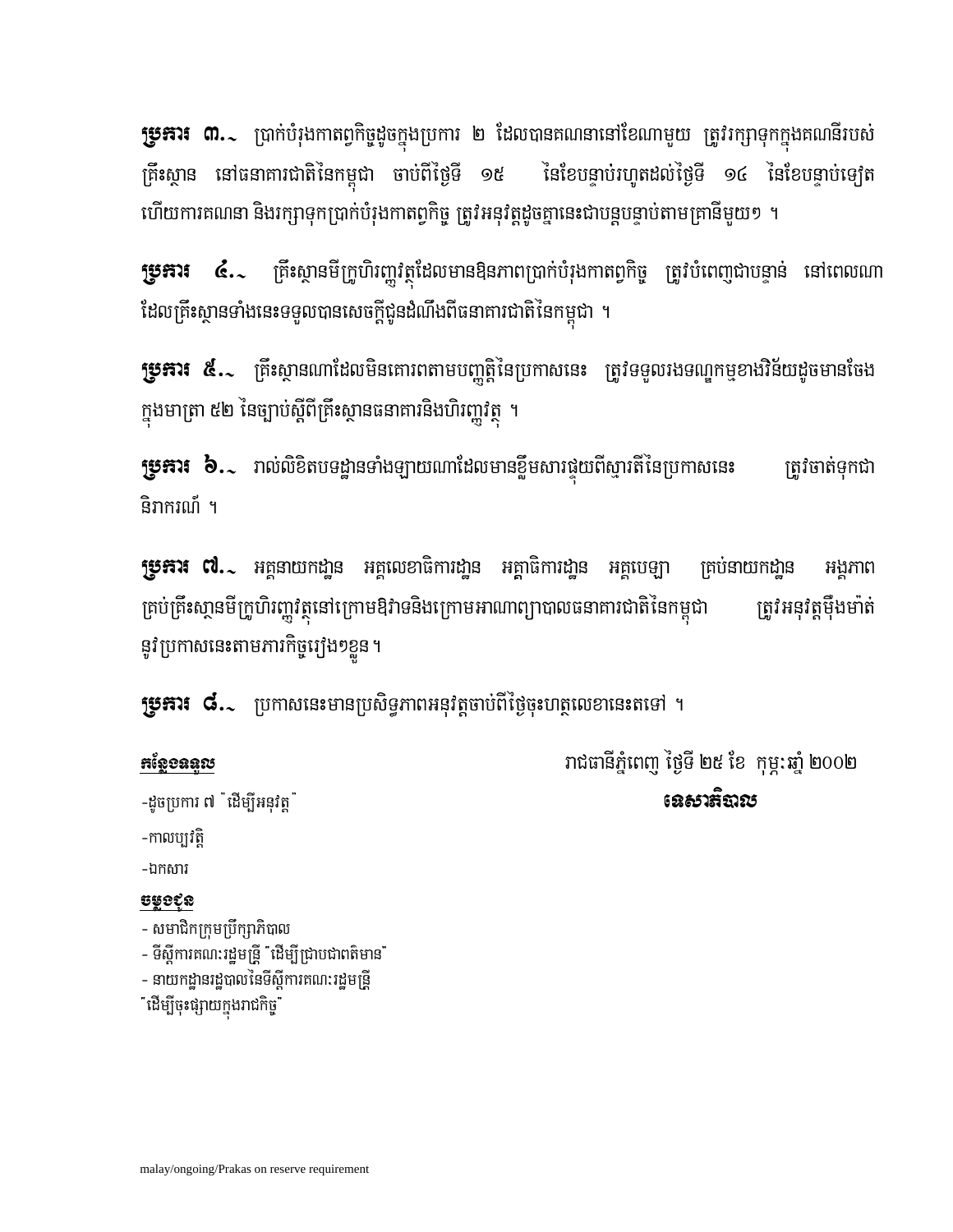# *ซฉา*สาเชาส์ เ้ล สซุชา

NATIONAL BANK OF CAMBODIA

ប្រាក់បញ្ញើចំណាត់ថ្នាក់តាមចំនួនប្រាក់<br>BREAK-DOWN OF DEPOSITS

| ឈ្មោះព្រះស្ថាន            |        |
|---------------------------|--------|
| <b>INSTITUTION'S NAME</b> |        |
| កាលបរចេទ                  |        |
| REPORT AS AT (DATE)       | ٠<br>٠ |

គិតជាលានរេ<br/>បំល $\,$  (in million of Riels )

| <u>ប្</u> រូបតន<br><b>CATEGORY</b>     | អត្រាការប្រាក់/<br>ភាពញឹកញាប់នៃការសង<br><b>INTEREST RATE/</b><br>PAID FREQUENCY | តិចជាង ២៥០,០០០រេសា<br>LESS THAN 250,000 Riels |                       | ២៥០,០០០ទៅ១,០០០,០០០រឿ<br>ល<br>250,000 to 1,000,000 Riels |                       | ច្រើនជាង ១,០០០,០០០<br>More than 1,000,000 Riels   |                       | សរុប<br>Total                     |                       |
|----------------------------------------|---------------------------------------------------------------------------------|-----------------------------------------------|-----------------------|---------------------------------------------------------|-----------------------|---------------------------------------------------|-----------------------|-----------------------------------|-----------------------|
| ១-ស្ម័គ្រចិត្ត<br>1-VOLUNTARY          |                                                                                 | ចំនួនគណនី<br>Number<br>of<br>account          | ចំនួនប្រាក់<br>Amount | ចំនួនគណនី<br>Number of<br>account                       | ចំនួនប្រាក់<br>Amount | ចំនួនគណនី <sub> </sub><br>Number<br>of<br>account | ចំនួនប្រាក់<br>Amount | ចំនួនគណនី<br>Number of<br>account | ចំនួនប្រាក់<br>Amount |
| ១.១-តាមតំរូវការ<br>1.1- DEMAND         |                                                                                 |                                               |                       |                                                         |                       |                                                   |                       |                                   |                       |
| ១.២–ប្រាក់សន្សំ<br>1.2 - SAVING        |                                                                                 |                                               |                       |                                                         |                       |                                                   |                       |                                   |                       |
| $9.$ ៣-មានកាលកំណត់<br>$1.3$ -TERM $\,$ |                                                                                 |                                               |                       |                                                         |                       |                                                   |                       |                                   |                       |
| ១.៤-ផ្សេងៗ<br>$1.4 - OTHER$            |                                                                                 |                                               |                       |                                                         |                       |                                                   |                       |                                   |                       |

malay/ongoing/Prakas on reserve requirement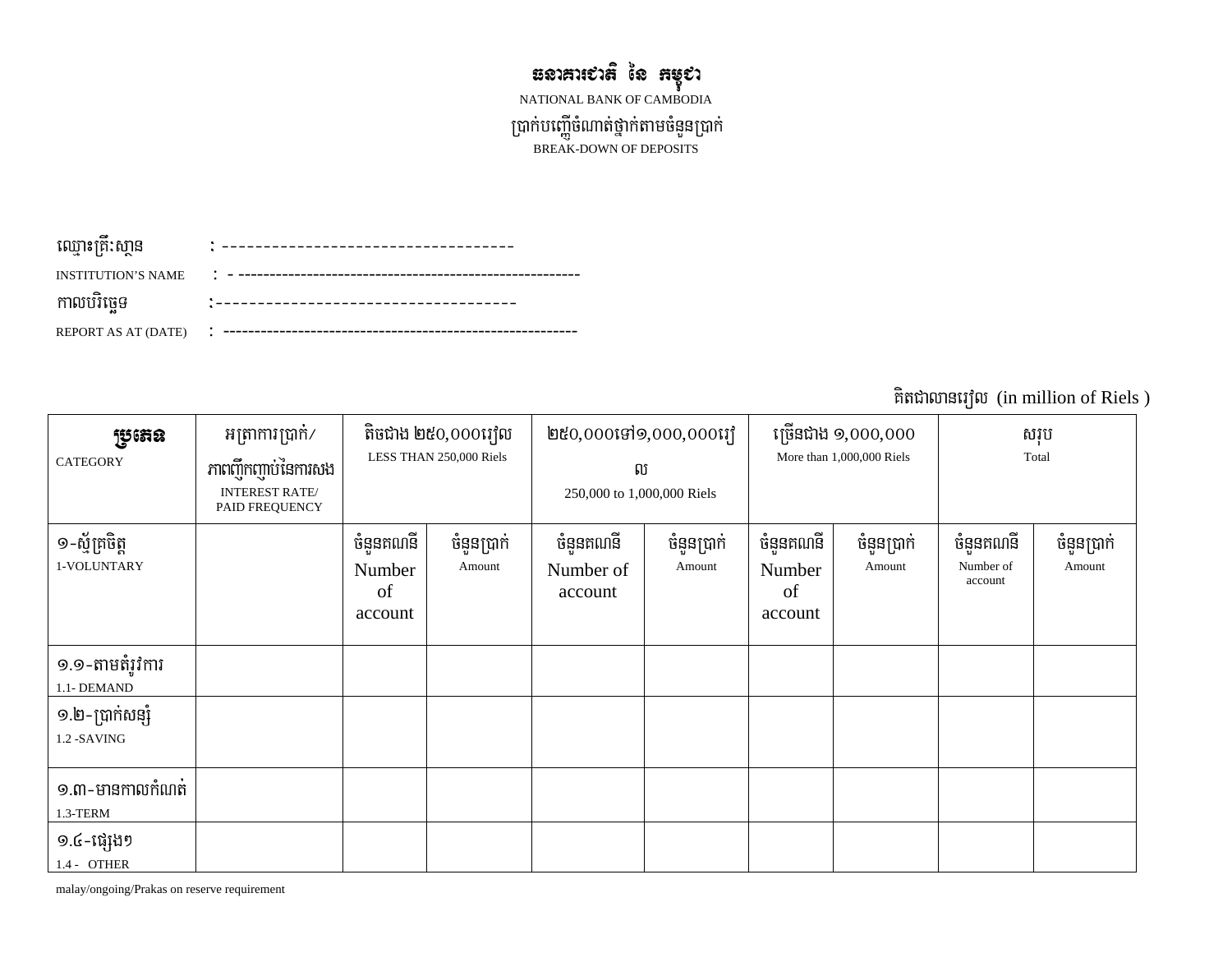| ១.៥- សរុបប្រាក់បញ្ញើបំរុងកាតព្វកិច្ច<br>1.5-TOTAL RESERVABLE DEPOSITS |  |  |  |  |
|-----------------------------------------------------------------------|--|--|--|--|
| ២- កាតព្វកិច្ច<br>2- COMPULSORY                                       |  |  |  |  |
| ់ ២.១- កម្មវិធី ទី១<br>2.1-Progam 1                                   |  |  |  |  |
| ២.២-កម្មវិធី ទី២<br>2.2- Program 2                                    |  |  |  |  |
| ២.៣–កម្មវិធី ទី៣<br>2.3- Program 3                                    |  |  |  |  |
| ២.៤-សរុបប្រាក់សន្សំកាតព្វកិច្ច<br>2.4 - TOTAL COMPULSORY SAVINGS      |  |  |  |  |
| ៣-សរុបប្រាក់សន្សំប្រមូលបាន<br>3-TOTAL SAVINGS MOBILIZED :             |  |  |  |  |

| សរុបប្រាក់បញ្ញើបំរុងកាតព្វកិច្ច: ------------------------     | ៥% ប្រាក់បំរុងកាតព្វកិច្ច: --------------------------------- |
|---------------------------------------------------------------|--------------------------------------------------------------|
| TOTAL RESERVABLE DEPOSITS: ---------------------------------- |                                                              |
| - ហតុលេខា: ------------------------                           | moving: -----------------------                              |
|                                                               | Date                                                         |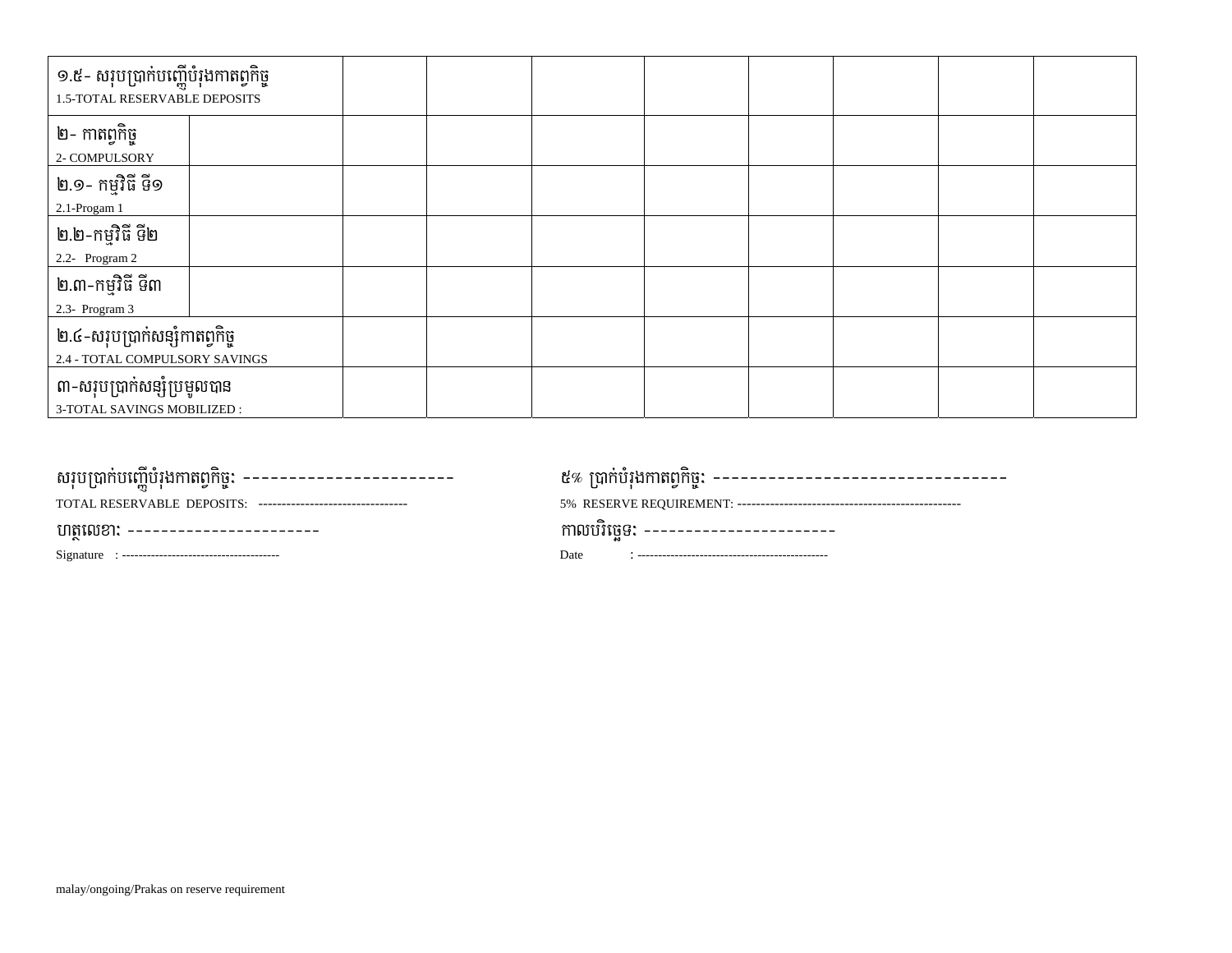B 7-02-45 Pror Kor Unofficial translation

### PRAKAS ON THE MAINTENANCE OF RESERVE REQUIREMENT FOR MICROFINANCE INSTITUTIONS ---------------------------

The Governor of the National Bank of Cambodia

- With reference to the Constitution of the Kingdom of Cambodia,
- With reference to the Royal Kram NS/RKM/ 0196/27 of January 26, 1996 promulgating the Law on the Organization and Functioning of the National Bank of Cambodia,
- With reference to the Royal Kram NS/RKM/ 1199/13 of November 18,1999 promulgating the Law on Banking and Financial Institutions,
- With reference to the Royal Decree Chor Sor/RKT/0398/85 of March 10, 1998 on the appointment of His Excellency Chea Chanto as Governor General of the National Bank of Cambodia,
- With reference to the PRAKAS No. B 700-06 Pror Kor of January 11, 2000 on Licensing of Micro-finance Institution,
- Pursuant to the agreement of the leader meeting of the National Bank of Cambodia on January 23, 2002

### **Decides**

- **Article 1** Licensed Microfinance Institutions shall deposit 5 per cent of their deposits into an account maintained with the National Bank of Cambodia.
- **Article 2** The reserve requirement on deposit will be calculated on the basis of deposits outstanding at the end of each month, as reported in the institution's balance sheet and in the prescribed reporting on the breakdown of deposits mobilized by the institution. For the purpose of calculating the reserve requirement, compulsory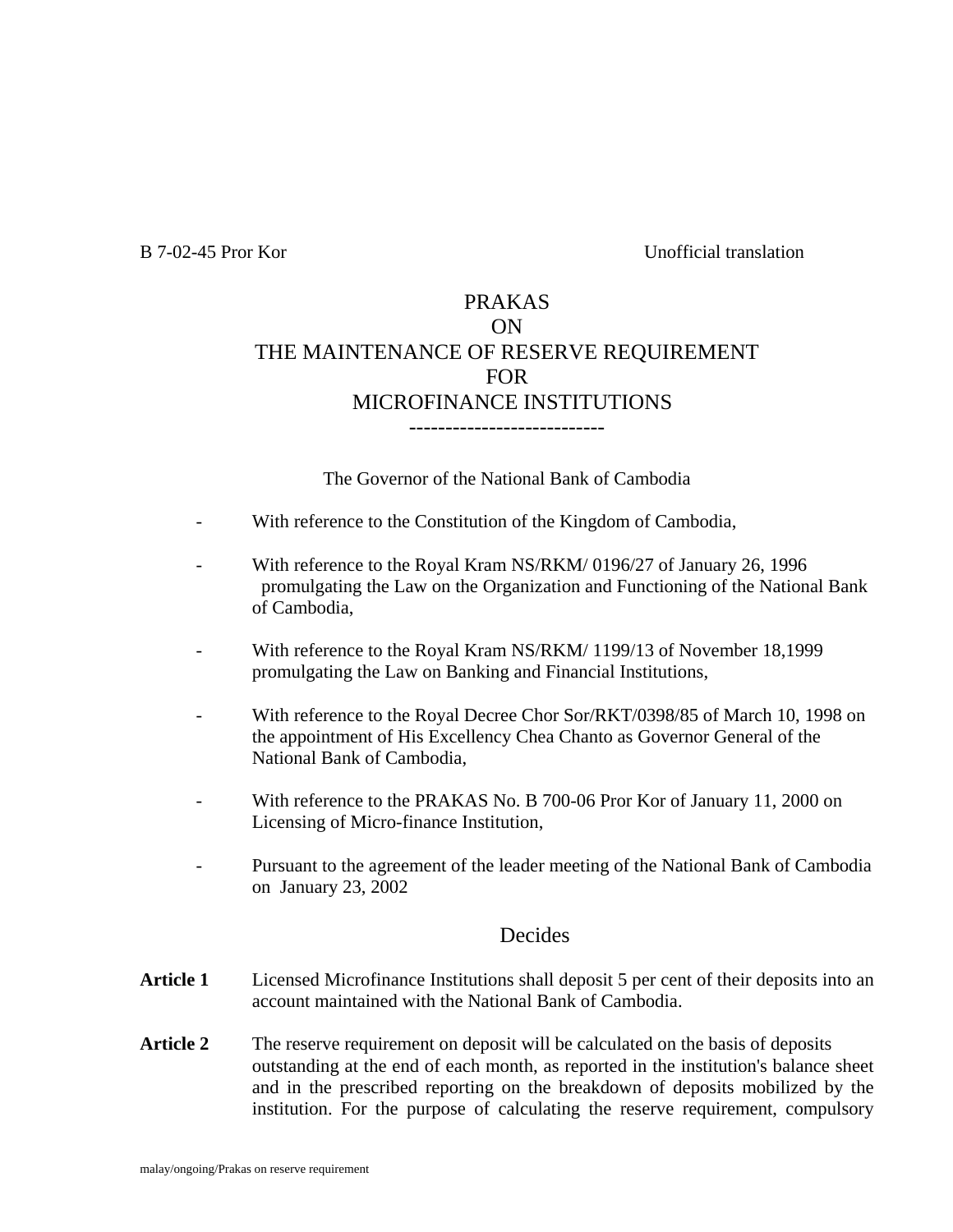savings, which are saving required as condition to participate in a credit scheme, shall be excluded.

- Article 3 The reserve requirement as calculated under Article 2 shall be maintained as deposit in the institution's account with the National Bank of Cambodia from the  $15<sup>th</sup>$  day of the month following the end of the month reported, until the  $14<sup>th</sup>$  day of the next month. At that time a new reserve requirement will be calculated and will become applicable.
- Article 4: Licensed Microfinance Institutions shall promptly remedy any reserve deficiency as soon as they are notified of such deficiency by the National Bank of Cambodia.
- **Article 5:** Violations to the provisions of this Prakas may give rise to disciplinary sanctions as set forth in Article 52 of the law on Banking and Financial Institutions.
- **Article 6:** All provisions contrary to this Prakas are hereby repealed.
- **Article 7:** The General Direction, the General Secretariat, the General inspection, the General Cashier and all departments of the National Bank of Cambodia, and all Micro Financial Institutions under of the National Bank of Cambodia supervisory authority shall strictly implement this Prakas.
- **Article 8:** This Prakas shall have effect from the signing date.

Phnom Penh, February 25,2002 Governor Signed and sealed : CHEA CHANTO

cc: -The member of the Board of directors

- -The parties concerned as stated in Article 7
- -File
- -CM " for info "
- Administration
- -Department of CM
- " for publication in the National Gazette "